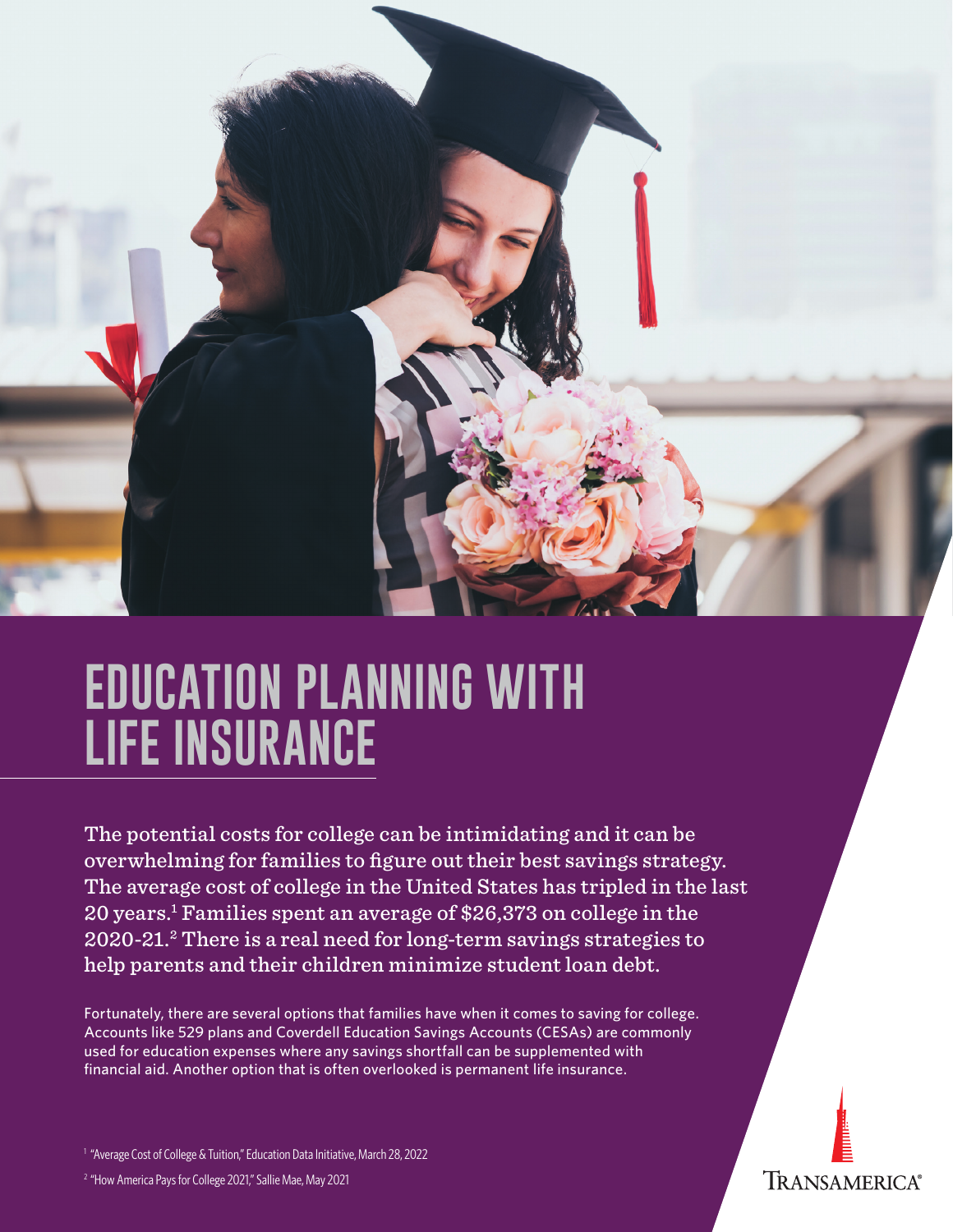

- 529 Savings Plan
- 529 Prepared College Tuition Plan
- Coverdell Education Savings Account



#### **HOW DO 529s AND COVERDELLs HELP FAMILIES SAVE FOR COLLEGE?**

A 529 plan is a qualified tuition program that allows an account owner to save money in a tax-favored manner to pay for K-12 and college tuition costs. Contributions, up to a current qualified limit, in these accounts grow tax deferred, and funds, including gains, can be withdrawn free of federal tax if used to pay for qualified education expenses. This option does have a drawback. If a beneficiary decides not to attend college, withdrawals for non-education expenses are subject to a 10% penalty and gains are included in the account owner's income.

Coverdell ESAs are like a 529 plan where contributions will grow tax-deferred, and withdrawals are tax-free if used for qualified education expenses. However, many families are not eligible to make Coverdell ESAs contributions because of their income. Plus, these accounts have a relatively low contribution limit of **\$2,000** per year, per child that can only be made until the child turns age 18, which can make it difficult to achieve a desired savings goal. And just like the 529, withdrawals are subject to a 10% penalty, and earnings are included in the gross income of the account holder if the distribution is not used for qualified education expenses.

| C                                             |
|-----------------------------------------------|
| Ċ<br>$\widehat{\boldsymbol{\varsigma}}$<br>C) |
| S                                             |
|                                               |
|                                               |

## **WHAT ABOUT FINANCIAL AID?**

Many families rely on financial aid for college financing. Last year **47%** of families borrowed to pay for college.2 If a family decides to utilize a 529 plan or a Coverdell ESA as an account for higher education costs, colleges and universities will count that accumulation as a family asset when calculating how much financial aid a child may or may not qualify to receive.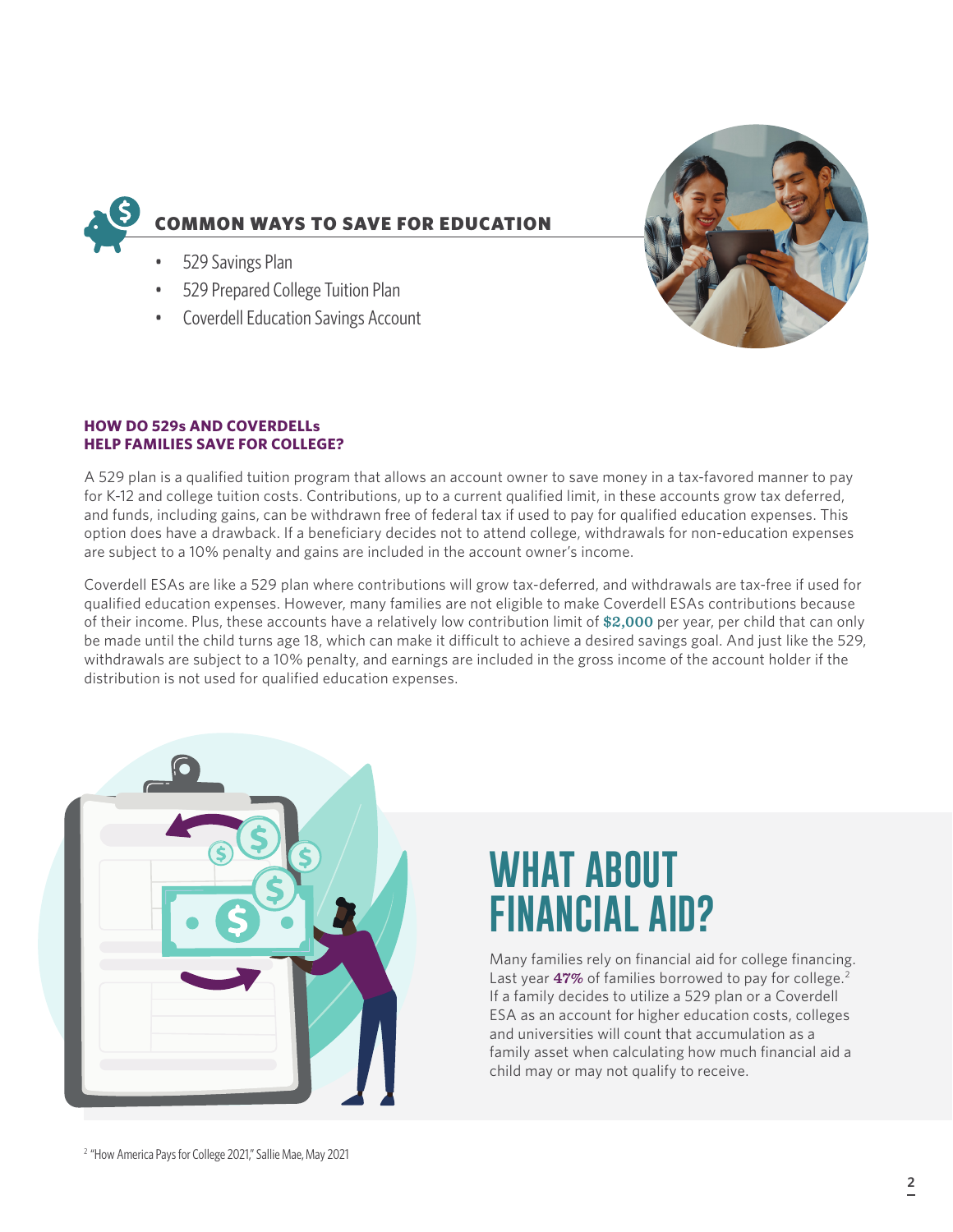### **WHY USE PERMANENT LIFE INSURANCE?**



The primary purpose of life insurance is to provide a death benefit to help your family cover expenses. Permanent life insurance may also offer benefits to those saving for education. Families may be able to take withdrawals or loans<sup>3</sup> against a policy's cash value to help pay for education expenses and still qualify for financial aid. Plus, in the event of an insured's untimely death, their family can choose to

use the federal income tax-free death benefit to help pay education costs.

Life insurance policies are not counted as an asset for FAFSA financial aid qualification purposes.

Permanent life can be used as a standalone cash value accumulation vehicle<sup>4</sup>, or it can be used as a complement to other sources a family may have. The advantage to using the cash value of a permanent life policy is that it doesn't have the same restrictions and limitations as 529 plans and Coverdells. Families would not be limited by the IRS's definition of qualified educational expenses since the cash value can be used for anything.

Families can withdraw some of a policy's cash value to pay educational expenses or if the permanent life insurance policy has enough cash value, families can borrow against this accrued value through a policy loan. Withdrawals are generally tax-free up to the amount of premiums they've already paid.

Otherwise, a policy loan is generally tax-free and there's no loan application process. While other loans require proof of eligibility, a loan against a life insurance policy uses the value that someone has already accumulated as collateral. Interest is charged against the policy for the loan, but borrowers are not required to make payments. If a policy is a modified endowment contract,<sup>5</sup> policy loans and withdrawals will be taxable as ordinary income to the extent there are earnings in the policy. Something else to remember is that accessing the cash value will reduce the available cash surrender value and total life insurance benefit of the policy and may cause the policy to lapse.

But when loans and withdrawals are used to pay for expenses, these do not count against a student's eligibility for financial aid or other assistance. Using this money will not typically reduce the amount of financial aid for which a child is eligible. A permanent life insurance's cash value can help supplement other financial aid funds a student has or help pay the other costs of college. In addition, the money withdrawn or borrowed from a permanent life insurance policy is not counted as an asset for FAFSA financial aid qualification purposes, while 529 assets and Coverdell assets do count.

Any available cash value from a permanent life insurance policy can be used to supplement the cost of paying for college, but it can also be used for other financial needs, providing flexibility if the child doesn't go to college.

Some families may choose to purchase a policy on their child. Paying for expenses related to a child's education can also be done through his or her own life insurance policy. Parents can insure their children at a young age and access the policy's cash value later. An advantage with this strategy is that the younger and healthier the insured is, typically, the less life insurance costs. It's important to get started early, so there is ample time to accumulate cash value. If a policy is purchased when a child is very young, it can accumulate value for when they are ready to go to college to offset some of the expenses. In addition, this locks in life insurance protection for the rest of the child's life.

#### **WORK ALONGSIDE A QUALIFIED FINANCIAL PROFESSIONAL**

Ultimately, family circumstances are personal and unique. Therefore, it is vitally important to discuss goals and objectives with a qualified financial professional who can help you decide if a permanent life insurance policy is the right college savings option for your family.

<sup>&</sup>lt;sup>3</sup> Loans, withdrawals, and death benefit accelerations will reduce the policy value and the death benefit and may increase lapse risk. Policy loans are tax-free provided the policy remains in force. If the policy is surrendered or lapses, the amount of the policy loan will be considered a distribution from the policy and will be taxable to the extent that such loan plus other distributions at that time exceed the policy basis.

<sup>&</sup>lt;sup>4</sup> Life insurance policies involve ongoing fees and charges, qualified 529 Plans do not. It's also important to note that 529 Plans have investment management fees and charges. Any permanent cash value life insurance policy involves the risk of lapse, which means that the insured would lose the life insurance policy. Any guarantees of a life insurance policy are based on the claims-paying ability of the issuer.

 $^5$  There can be adverse tax implications for a policy classified as a modified endowment contract (MEC) or if the amount of loans and/or partial surrenders exceeds the cost basis of the policy. Additionally, certain partial surrenders from a policy which is not classified as a MEC and that are made during the surrender charge period may be fully or partially taxable. Distributions, including loans, from a MEC are taxable to the extent of the gain in the policy and may also be subject to 10% additional tax if the owner is under age 59½.